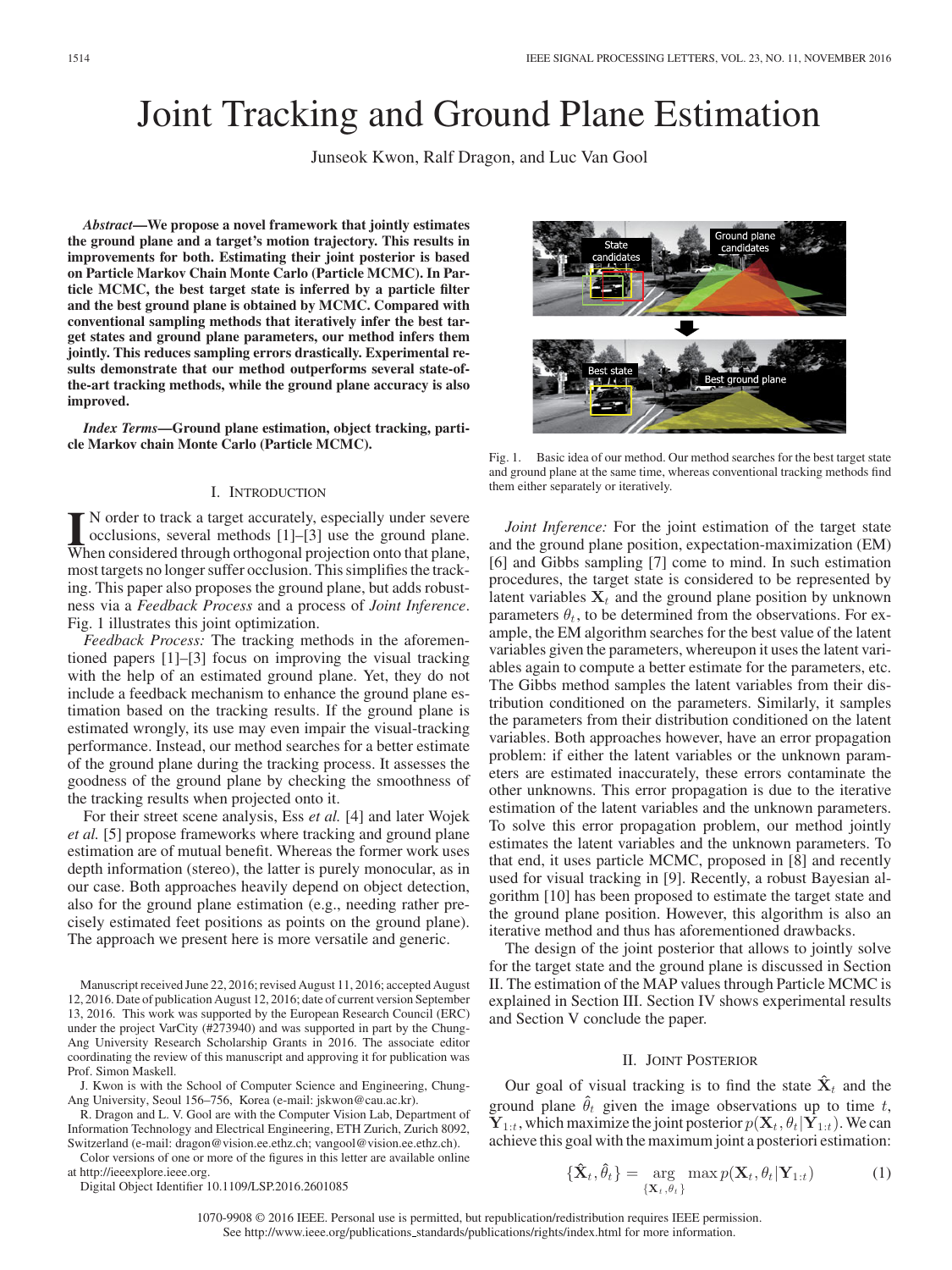where  $X_t$  denotes a target configuration on the image at time  $t$ . In (1),  $\theta$  indicates a parameter that makes a ground plane. The parameter has dynamics and is hence denoted as  $\theta_t$  at time t.  $\mathbf{X}_t = \{X_t^x, X_t^y, X_t^s\}$  includes the x, y center positions and the scale s of the bounding box.

In order to measure smoothness of the target trajectory in the ground plane, we project the target state from the image coordinate to the ground plane using the parameters  $\theta_t$ .  $\theta_t$  is estimated from a single camera on the basis of [11]. The method is robust where it only makes the mild assumption that the camera's ego motion  $\vec{T}$  and the ground plane normal  $\vec{N}$  are orthogonal over longer time spans.

If the conventional MCMC is used for obtaining samples from  $p(\mathbf{X}_t, \theta_t | \mathbf{Y}_{1:t})$ , then the acceptance ratio is designed in the following fashion:

$$
a = \min\left[1, \frac{p(\mathbf{X}_t^*, \theta_t^* | \mathbf{Y}_{1:t}) q\{(\mathbf{X}_t, \theta_t) | (\mathbf{X}_t^*, \theta_t^*)\}}{p(\mathbf{X}_t, \theta_t | \mathbf{Y}_{1:t}) q\{(\mathbf{X}_t^*, \theta_t^*) | (\mathbf{X}_t, \theta_t)\}}\right]
$$
(2)

where  $q\{(\mathbf{X}_t^*, \theta_t^*) | (\mathbf{X}_t, \theta_t)\}\$ is the proposal density that proposes a new state  $X_t^*$  and a new ground plane  $\theta_t^*$ , which is defined in Section III. However, this acceptance ratio causes two challenges.

- 1) Because the posterior  $p(\mathbf{X}_t, \theta_t | \mathbf{Y}_{1:t})$  is high dimensional, the landscape of the posterior is very rough. In this situation, the acceptance rate obtained by (2) tends to be very low and the sampling method easily gets trapped in local minima.
- 2) The proposal density  $q\{(\mathbf{X}_t^*, \theta_t^*) | (\mathbf{X}_t, \theta_t)\}\$ in (2) is hard to design because two variables,  $X_t$  and  $\theta_t$ , should be proposed simultaneously.

These challenges are efficiently solved by Particle MCMC, as explained in Section III.

# III. PARTICLE MCMC

To find the best state and ground plane, our method gets several samples from  $p(\mathbf{X}_t, \theta_t | \mathbf{Y}_{1:t})$  using Particle MCMC and chooses the best one. Particle MCMC is a nontrivial combination of MCMC [12] and particle filter [13] methods which takes advantage of the strength of its two components.

# *A. MCMC*

With MCMC, our method generates candidates for the ground plane. MCMC consists of the proposal and the acceptance steps as follows.

*Proposal Step:* In the proposal step, a new state  $X_t^*$  and a new ground plane  $\theta_t^*$  are proposed by the proposal density  $q\{(\mathbf{X}_t^*, \theta_t^*)|(\mathbf{X}_t, \theta_t)\}\$ . However, it is unfeasible to directly propose  $\mathbf{X}_t^*$  and  $\theta_t^*$  by using  $q\{(\mathbf{X}_t^*, \theta_t^*) | (\mathbf{X}_t, \theta_t)\}$  because of the high dimensionality of  $(\mathbf{X}_t, \theta_t)$ . Hence, we decompose the original proposal density into two low-dimensional ones:

$$
q\{(\mathbf{X}_t^*, \theta_t^*) | (\mathbf{X}_t, \theta_t)\} = q(\theta_t^* | \theta_t) \cdot p(\mathbf{X}_t^* | \theta_t^*, \mathbf{Y}_{1:t})
$$
 (3)

where  $q(\theta_t^* | \theta_t)$  is the proposal density for the ground plane and  $p(\mathbf{X}_{t}^{*} | \theta_{t}^{*}, \mathbf{Y}_{1:t})$  is the conditional density for the target state. Because  $\mathbf{X}_t^*$  in  $p(\mathbf{X}_t^* | \theta_t^*, \mathbf{Y}_{1:t})$  depends on  $\theta_t^*$ , our method can only propose a new ground plane  $\theta_t^*$  in this stage with  $q(\theta_t^*|\theta_t)$ . We design  $q(\theta_t^* | \theta_t)$  as follows:

$$
\theta_t^* \text{ with probability } q(\theta_t^* | \theta_t) = e^{-|C(\theta_t^*) - C(\theta_t)|} \tag{4}
$$

where the function  $C(\theta_t)$  returns the confidence of the ground plane  $\theta_t$ . To propose a ground plane, our method makes several ground plane candidates by using [11] in advance and probabilistically chooses a ground plane among them based on (4). We further model  $p(\mathbf{X}_t | \theta_t, \mathbf{Y}_{1:t})^1$  as follows:

$$
p(\mathbf{X}_t | \theta_t, \mathbf{Y}_{1:t}) = e^{-\lambda_1 S(P_{\theta_t}(\mathbf{X}_t))}
$$
\n(5)

where  $\lambda_1$  is a weighting parameter and the function  $S(\cdot)$ measures the trajectory smoothness. To measure the trajectory smoothness on the ground plane, our method first projects the states in the trajectory into the ground plane  $\theta_t$  using the function  $P_{\theta_t}(\cdot)$  in [11] and calculates the standard deviation of them. Although our method uses specific functions presented in [11] for  $C(\cdot)$  in (4) and  $P_{\theta_t}(\cdot)$  in (5), we can use any functions introduced in conventional ground plane estimation methods.

*Acceptance Step:* In the acceptance step, we determine if the proposed  $\mathbf{X}_t^*$  and  $\theta_t^*$  are accepted or not by the acceptance ratio in (2). With  $p(\mathbf{X}_t, \theta_t | \mathbf{Y}_{1:t}) = p(\theta_t | \mathbf{Y}_{1:t})p(\mathbf{X}_t | \theta_t, \mathbf{Y}_{1:t})$  and (3), the acceptance ratio in (2) is changed to

$$
\frac{p(\mathbf{X}_t^*, \theta_t^* | \mathbf{Y}_{1:t}) q\{(\mathbf{X}_t, \theta_t) | (\mathbf{X}_t^*, \theta_t^*)\}}{p(\mathbf{X}_t, \theta_t | \mathbf{Y}_{1:t}) q\{(\mathbf{X}_t^*, \theta_t^*) | (\mathbf{X}_t, \theta_t)\}}
$$
\n
$$
= \frac{p(\mathbf{X}_t^* | \theta_t^*, \mathbf{Y}_{1:t}) p(\theta_t^* | \mathbf{Y}_{1:t}) q(\theta_t | \theta_t^*) p(\mathbf{X}_t | \theta_t, \mathbf{Y}_{1:t})}{p(\mathbf{X}_t | \theta_t, \mathbf{Y}_{1:t}) p(\theta_t | \mathbf{Y}_{1:t}) q(\theta_t^* | \theta_t) p(\mathbf{X}_t^* | \theta_t^*, \mathbf{Y}_{1:t})}
$$
\n
$$
= \frac{p(\theta_t^* | \mathbf{Y}_{1:t}) q(\theta_t | \theta_t^*)}{p(\theta_t | \mathbf{Y}_{1:t}) q(\theta_t^* | \theta_t)} = \frac{p(\mathbf{Y}_{1:t} | \theta_t^*) q(\theta_t | \theta_t^*)}{p(\mathbf{Y}_{1:t} | \theta_t) q(\theta_t^* | \theta_t)} \tag{6}
$$

where  $X_t$  cancels out. In (6), the difficult problem of sampling from the joint posterior  $p(\mathbf{X}_t, \theta_t | \mathbf{Y}_{1:t})$  is reduced to that of sampling from the simple posterior  $p(\theta_t|Y_{1:t})$ , which is typically defined on a much smaller space. Nevertheless, our samples exactly follow the distribution for the original posterior  $p(\mathbf{X}_t, \theta_t | \mathbf{Y}_{1:t})$ , when the number of particles tends to infinite, as proven in [8]. On the other hand, conventional sampling methods like Gibbs sampling in [7] transform the original posterior into the simple one. Hence, the samples do not follow the original posterior but represent the approximated posterior  $p(\mathbf{X}_t | \theta_t, \mathbf{Y}_{1:t})$  and  $p(\theta_t | \mathbf{X}_t, \mathbf{Y}_{1:t})$ . Now the remaining task is to design the marginal likelihood  $p(\mathbf{Y}_{1:t}|\theta_t)$  in (6).

# *B. Particle Filter*

With particle filter, our method obtains several particles for the target state and calculates  $p(\mathbf{Y}_{1:t}|\theta_t)$ .

*Proposal and Weighting of Particles:* Our method obtains the nth sampled particle  $\mathbf{X}_t^{(n)}$  for the target state like

$$
\mathbf{X}_{t}^{(n)} \text{ with probability } p(\mathbf{X}_{t} | \theta_{t}, \mathbf{Y}_{1:t}) \tag{7}
$$

where  $p(\mathbf{X}_t | \theta_t, \mathbf{Y}_{1:t})$  is defined in (5). Then, the weight of the particle  $w(\mathbf{X}_t^{(n)})$  is calculated by

$$
w(\mathbf{X}_t^{(n)}) \equiv p(\mathbf{Y}_t | \mathbf{X}_t^{(n)}) = e^{-\lambda_2 \text{Dist}(\mathbf{Y}_t(\mathbf{X}_t^{(n)}), \text{TM}_t)}
$$
(8)

where  $\lambda_2$  is a weighting parameter and  $\mathbf{Y}_t(\mathbf{X}_t^{(n)})$  indicates the observation  $Y_t$  inside of the bounding box described by  $X_t^{(n)}$ . In (8), the function Dist returns the similarity between  $\mathbf{Y}_t(\mathbf{X}_t^{(n)})$ and the reference target model  $TM_t$ . The target model  $TM_t$  is obtained by the ASLA method in [14].

<sup>1</sup>Only  $X_t^x$  and  $X_t^s$  are dependent of  $\theta_t$  in this case.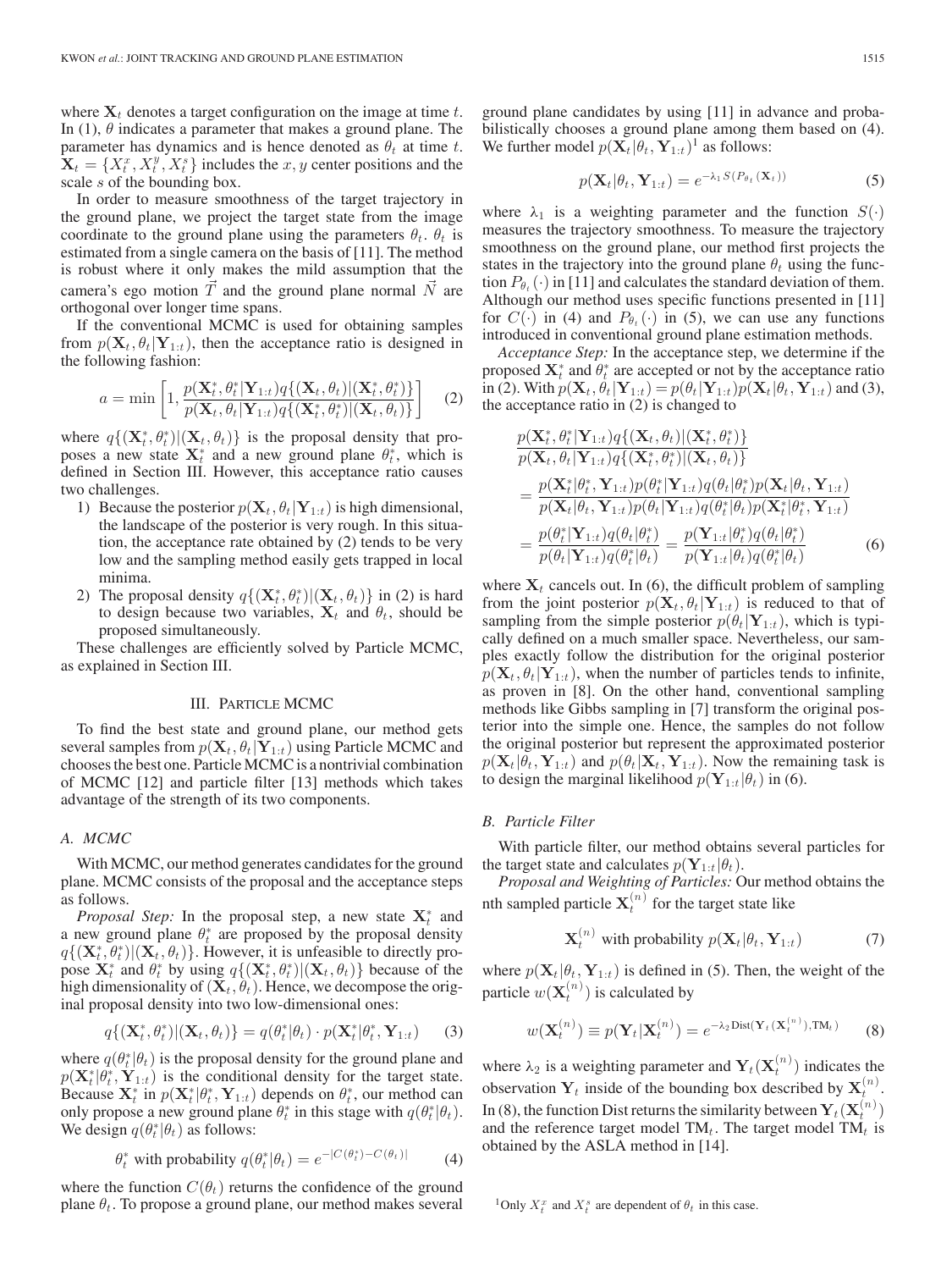



Fig. 3. Tracking performance according to the samplers.

Average center location errors according to the number of samples



Fig. 4. Tracking performance according to the number of samples.

state again makes the ground plane more erroneous. To show the disadvantages of Gibbs sampling and demonstrate the efficiency of our Particle MCMC, we conducted the following experiment. We made a tracker that uses Gibbs sampling to search the best state and ground plane iteratively and compared the tracker with our Particle MCMC based tracker that searches the best state and ground plane jointly.

Fig. 3 shows that our Particle MCMC-based tracker produces more accurate tracking results than the Gibbs sampling-based tracker and the Rao–Blackwellised particle filter [24] based tracker in all sequences. Particle MCMC gave almost 70% improvement of tracking accuracy than the Gibbs sampling-based tracker. Gibbs sampling obtained inaccurate target states due to error propagation. In terms of sampling, the Gibbs sampling approach searches suboptimal states because the approach does not sample from the original posterior but samples from the approximated posterior. Notably, it transforms the original joint posterior into two conditional posteriors and samples from two conditional posteriors iteratively for easy sampling. Instead, our Particle MCMC is a perfect sampling method as number of samples goes infinite, which means samples obtained by Particle MCMC exactly follow the original posterior distribution. As demonstrated in Fig. 3, Particle MCMC also outperforms Rao–Blackwellised particle filter.

A sampler suffers from the high dimensionality of a sample space. Then, the sampler needs more samples to get good tracking accuracy. As shown in Fig. 4, the tracking accuracy significantly decreases as the number of samples decreases in the case of either Gibbs sampling or Rao–Blackwellised particle filter. They suffer from the high dimensionality of a sample space when samples are not sufficient. On the other hand, our tracker based on Particle MCMC produces accurate tracking results even when only 100 samples are used.

Fig. 5 demonstrates that our Particle MCMC produces more accurate ground planes than Gibbs sampling in most sequences. In Gibbs sampling, a good ground plane can be chosen based on the smoothness of an inaccurate trajectory. On the other hand,



Fig. 2. Whole procedure of our method. Our Particle MCMC method combines the MCMC process (described in Section III-A) with the Particle Filter process (described in Section III-B).

Algorithm1: Joint Inference of Target State and Ground Plane.

Input:  $\hat{\theta}_{t-1}$ 

- **Output:**  $\hat{\mathbf{X}}_t$  and  $\hat{\theta}_t$ 1: Black: MCMC, Blue: Particle Filter
- 2: for  $m = 1$  to M do
- $3:$ **Step 1:** Propose a new ground plane  $\theta_t^*$  by (4).
- $4:$ Step 2: Run the Particle Filter algorithm of which target posterior is  $p(\mathbf{X}_t | \theta_t, \mathbf{Y}_{1:t}).$
- $5<sub>1</sub>$ for  $n = 1$  to N do
- Sample the  $n^{\text{th}}$  particle  $\mathbf{X}_t^{(n)}$  by using (7).  $6:$
- Compute the weight of the sampled particle,  $w(\mathbf{X}_{t}^{(n)})$ , by  $7:$ using  $(8)$ .
- $8:$ end for
- $9:$ **Step 3:** Calculate the marginal likelihood  $p(\mathbf{Y}_{1:t}|\theta_t)$  by using  $N$  states and  $(9)$ .
- $10:$ **Step 4:** Accept the proposed ground plane  $\theta_t^*$  with probability  $a$  computed by  $(6)$ .
- 11: end for
- **Step 5:** Find the best state  $\hat{\mathbf{X}}_t$  among  $MN$  states and the best  $12:$ ground plane  $\ddot{\theta}_t$  among M ground planes using (1).

*Design of Marginal Likelihood*  $p(\mathbf{Y}_{1:t}|\theta_t): p(\mathbf{Y}_{1:t}|\theta_t)$  is decomposed by the chain rule like

$$
p(\mathbf{Y}_{1:t}|\theta_t) = p(\mathbf{Y}_1|\theta_t) \prod_{i=2}^t p(\mathbf{Y}_i|\mathbf{Y}_{1:i-1}, \theta_t).
$$
 (9)

 $p(Y_i|Y_{1:i-1}, \theta_t)$  in (9) is then calculated by the average of the weights of all particles:

$$
p(\mathbf{Y}_i|\mathbf{Y}_{1:i-1},\theta_t) = \frac{1}{N} \sum_{n=1}^N w(\mathbf{X}_t^{(n)})
$$
(10)

where the equality is proven in [8]. In  $(10)$ , N denotes the total number of particles and  $w(\mathbf{X}_t^{(n)})$  is defined in (8). Fig. 2 and Algorithm 1 describe the whole procedure of our method.

### IV. EXPERIMENT

The proposed method was compared with 10 state-ofthe-art tracking methods, IVT [15], SemiT [16], MIL [17], STR'11 [18], ASLA [14], CSK [19], KCF [20], STR'15 [21], ALIEN [22], and TCS [10], which are chosen based on [23]. For IVT, ASLA, and our method, the same number of samples, 500 ( $M = 10$  and  $N = 50$  for our method), was used to track the target. Our method always uses the same parameters throughout all experiments  $[\lambda_1 = 0.05 \text{ in (5)} \lambda_2 = 0.05 \text{ in (8)}].$ 

# *A. Performance of Particle MCMC*

In Section I, we argued that the Gibbs sampling approach causes the error propagation problem: A noisy ground plane produces an inaccurate target state and the inaccurate target